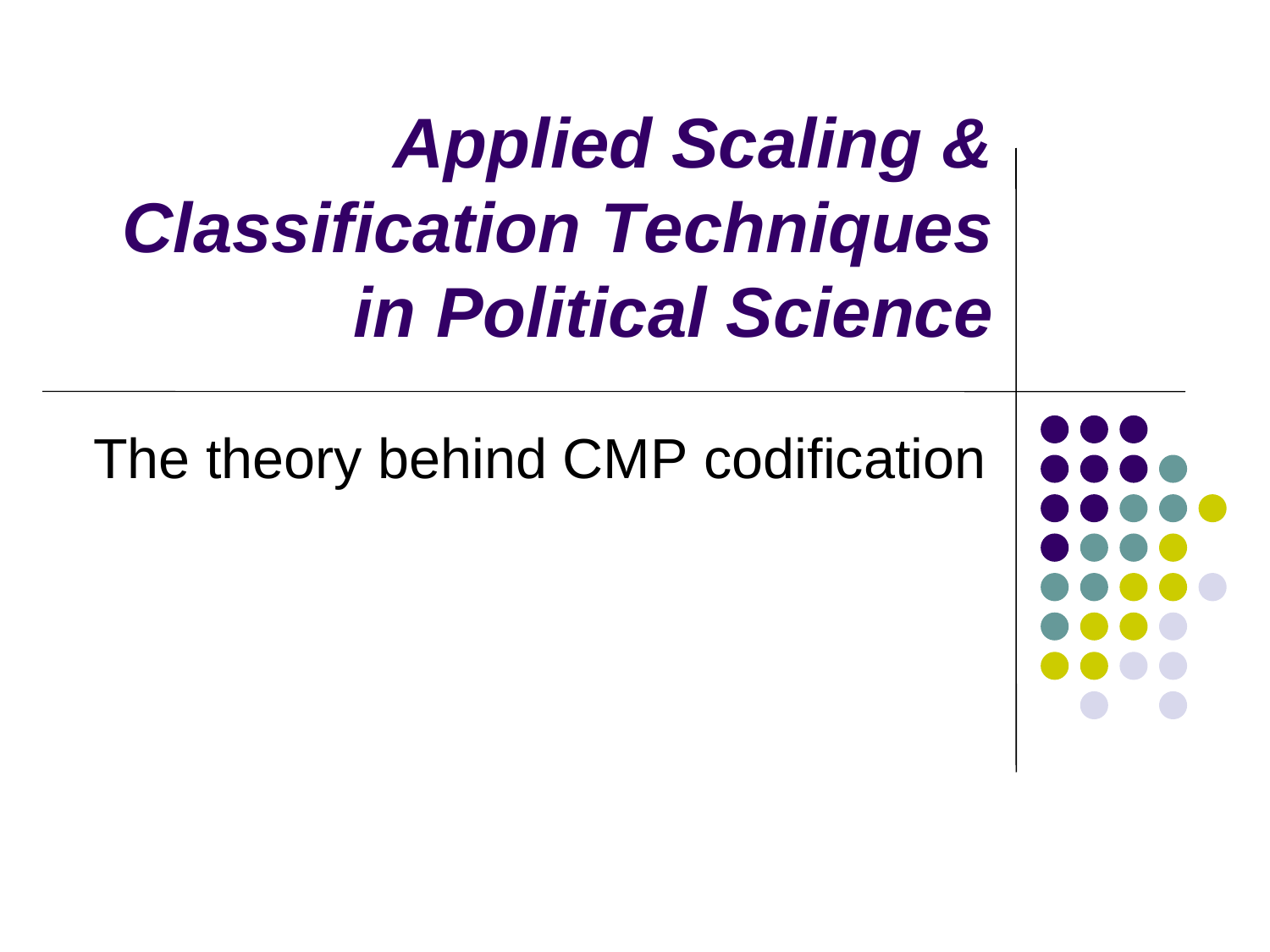

The comprehensive coverage of CMP dataset has made it a popular choice with researchers, despite the fact that, theoretically, the CMP actual coding scheme very explicitly refers to a particular "**saliency**" **theory of politics** rather than **spatial modeling**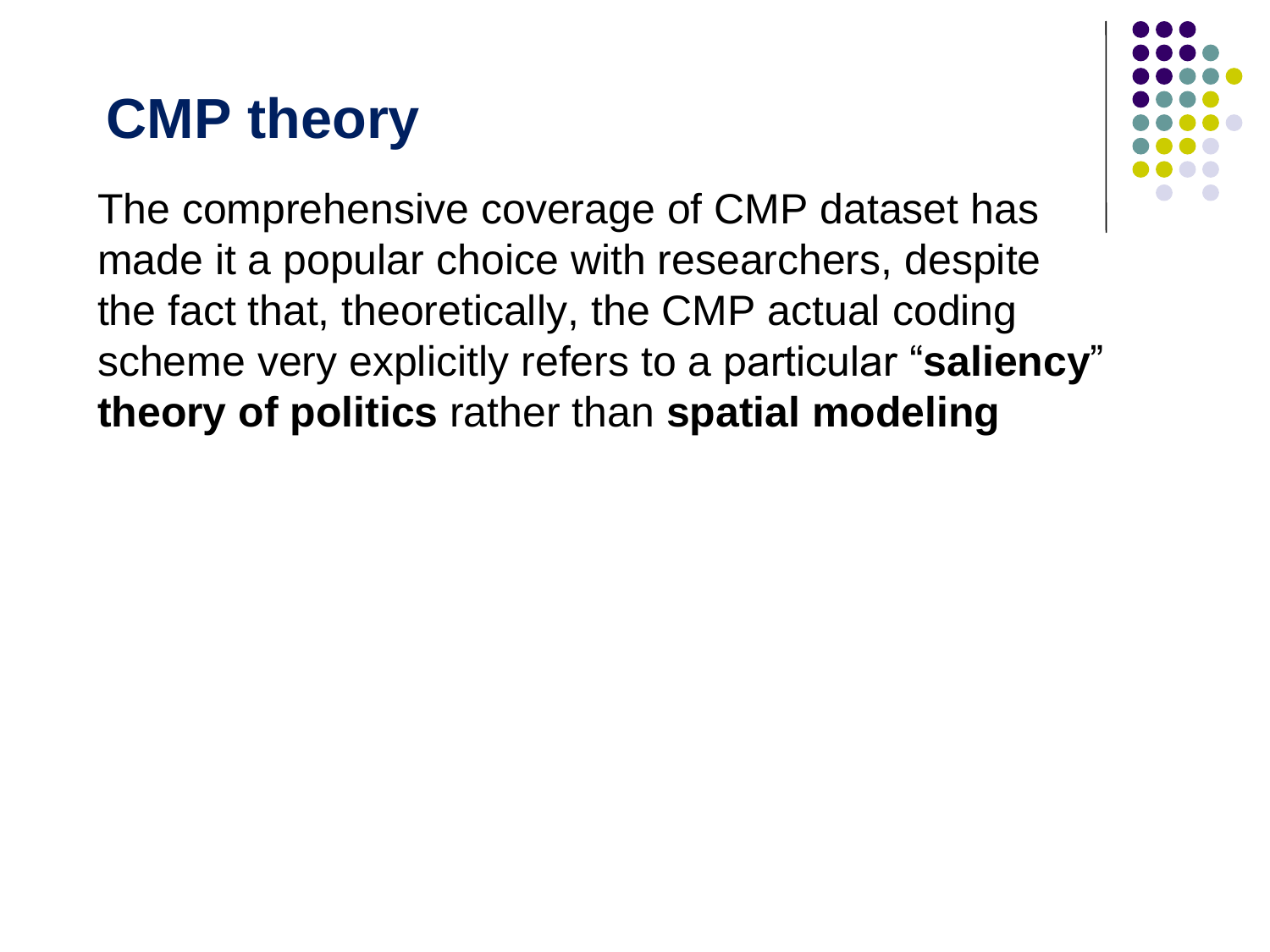

According to this theory, party strategists see electors as overwhelmingly **favouring one course of action**  on most issues (i.e., who is the party that does not favour peace? Or corruption?)

Hence all party programs endorse the **same position, with only minor exceptions** (Budge et al: 2001)

As a result, the CMP data should not be, according to the CMP, about **party positions** on particular policy dimensions; these party positions are all **assumed to be the same**

Rather, the CMP data are about the party-specific **saliency weights** of different policy dimensions.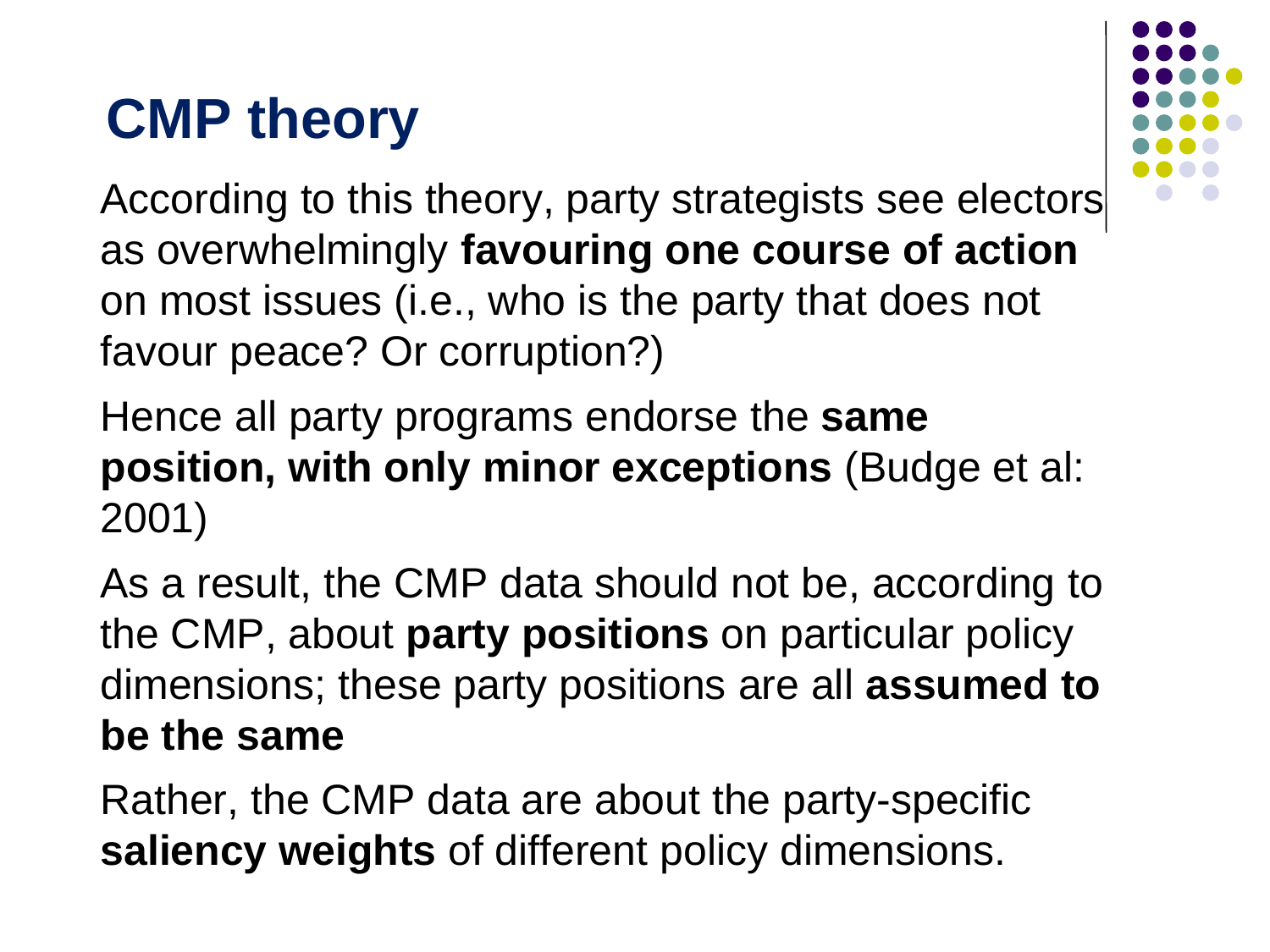

The good news for those who have used CMP data to operationalize theoretical models, assuming that these were about **party policy positions** as opposed to **saliency weights**, is that the CMP did not actually use saliency theory when designing its own coding scheme for party manifestos: about half of the CMP coding categories **are explicitly positional** and do not derive directly from saliency theory!!!

For example: *Military: Positive / Military: Negative; Welfare State expansion / Welfare State limitations, etc.*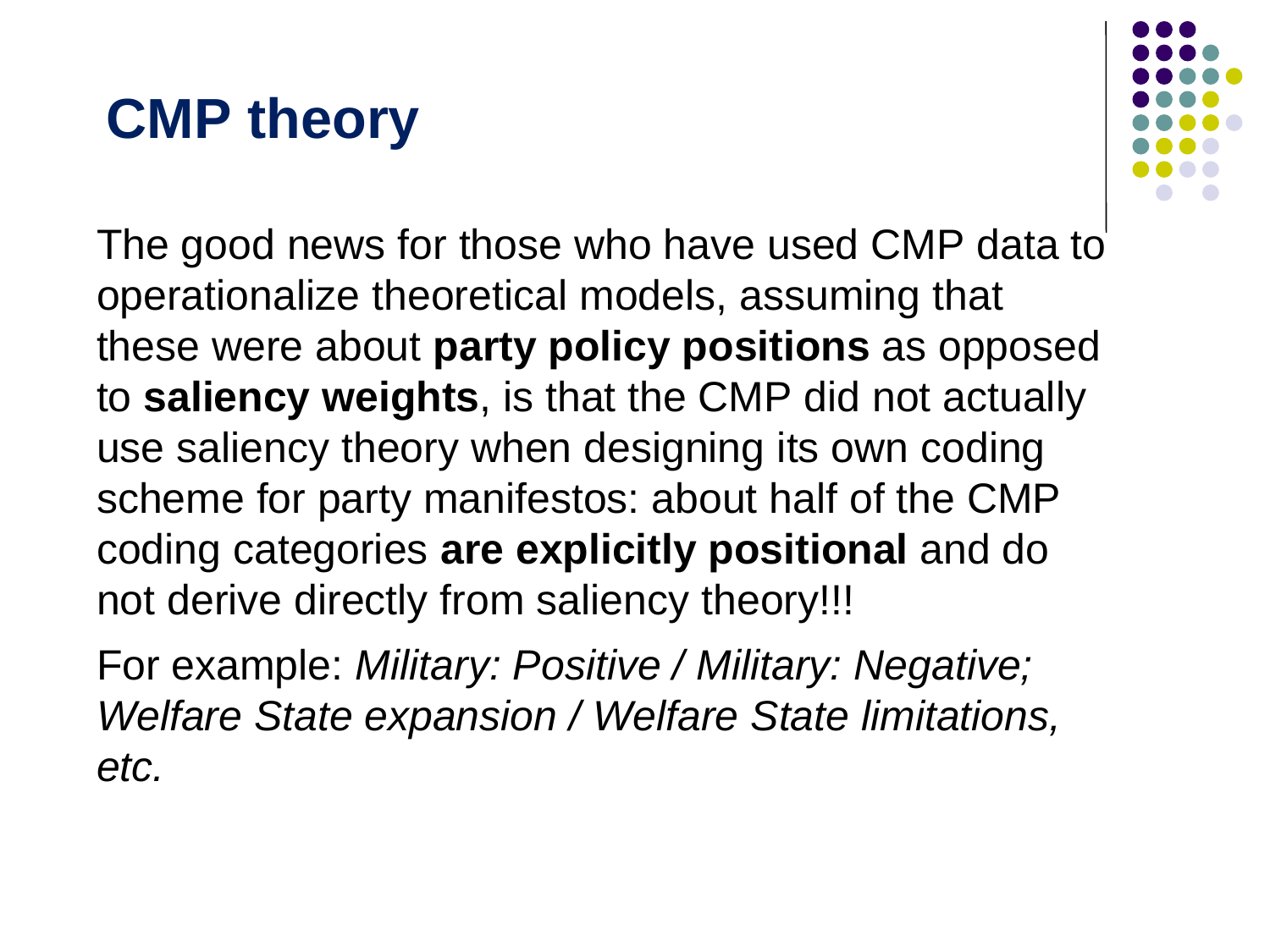

Moreover, by reading the actual definitions of the remaining CMP coding categories, it quickly becomes clear that most of the remaining "saliency" coding categories are also **explicitly positional** rather than saliency-driven

Most people, for example, would regard "*centralization*" and "*decentralization*" as opposite ends of the same policy continuum despite the fact that they do not have "pro" and "con" attached to their labels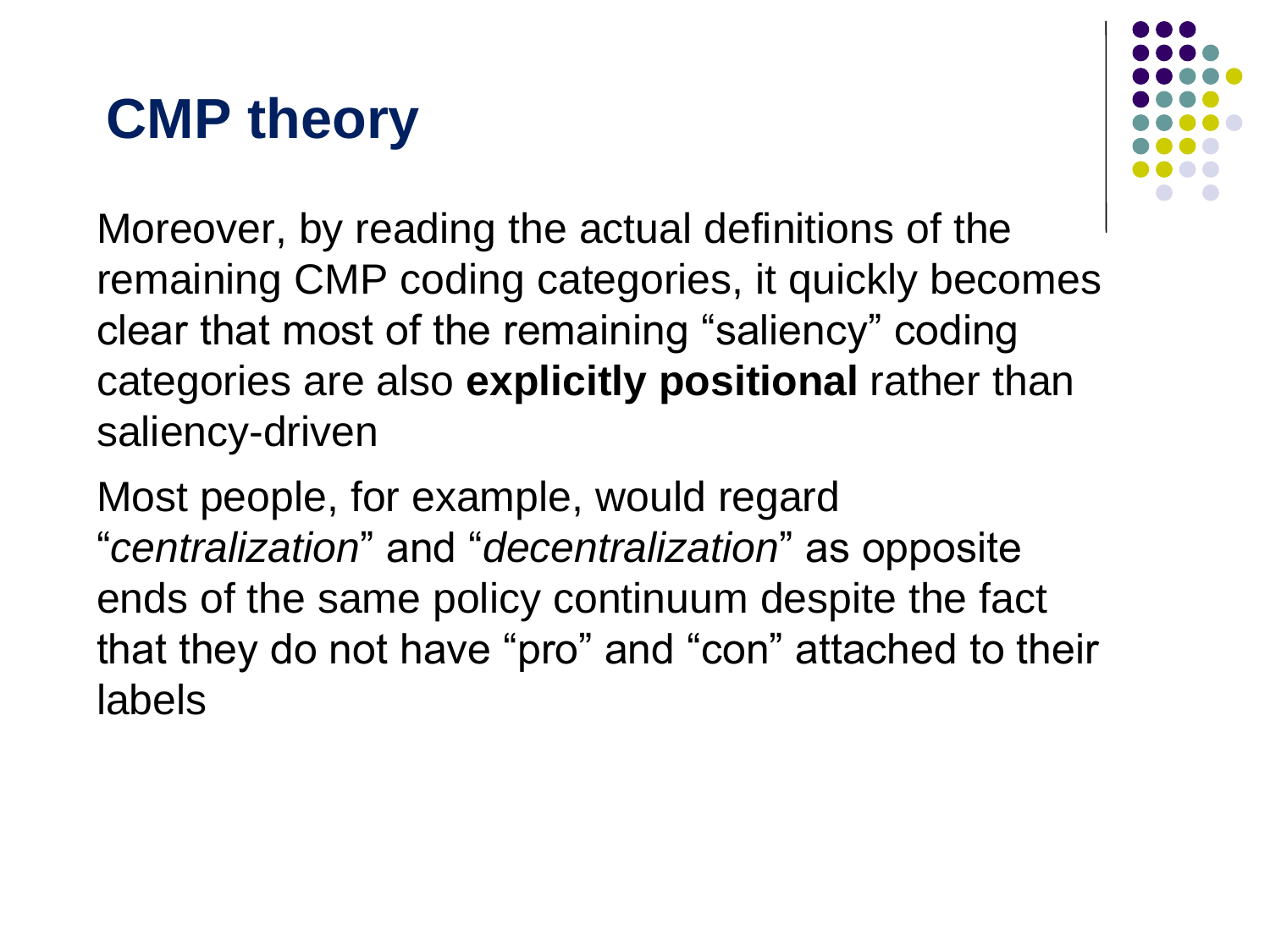Or take the first coding category, "*anti-imperialism*", defined as "*negative references to exerting strong influence (political, military or commercial) over other states; negative references to controlling other states as if they were part of an Empire; favourable mentions of decolonialization …*" and so on

The **issue position content** in this definition could hardly be more explicit

This coding category is in fact one end of a **bipolar variable** for which the designers of the coding scheme have simply predicted that the other end is **unlikely** to be populated because imperialism is not very popular these days